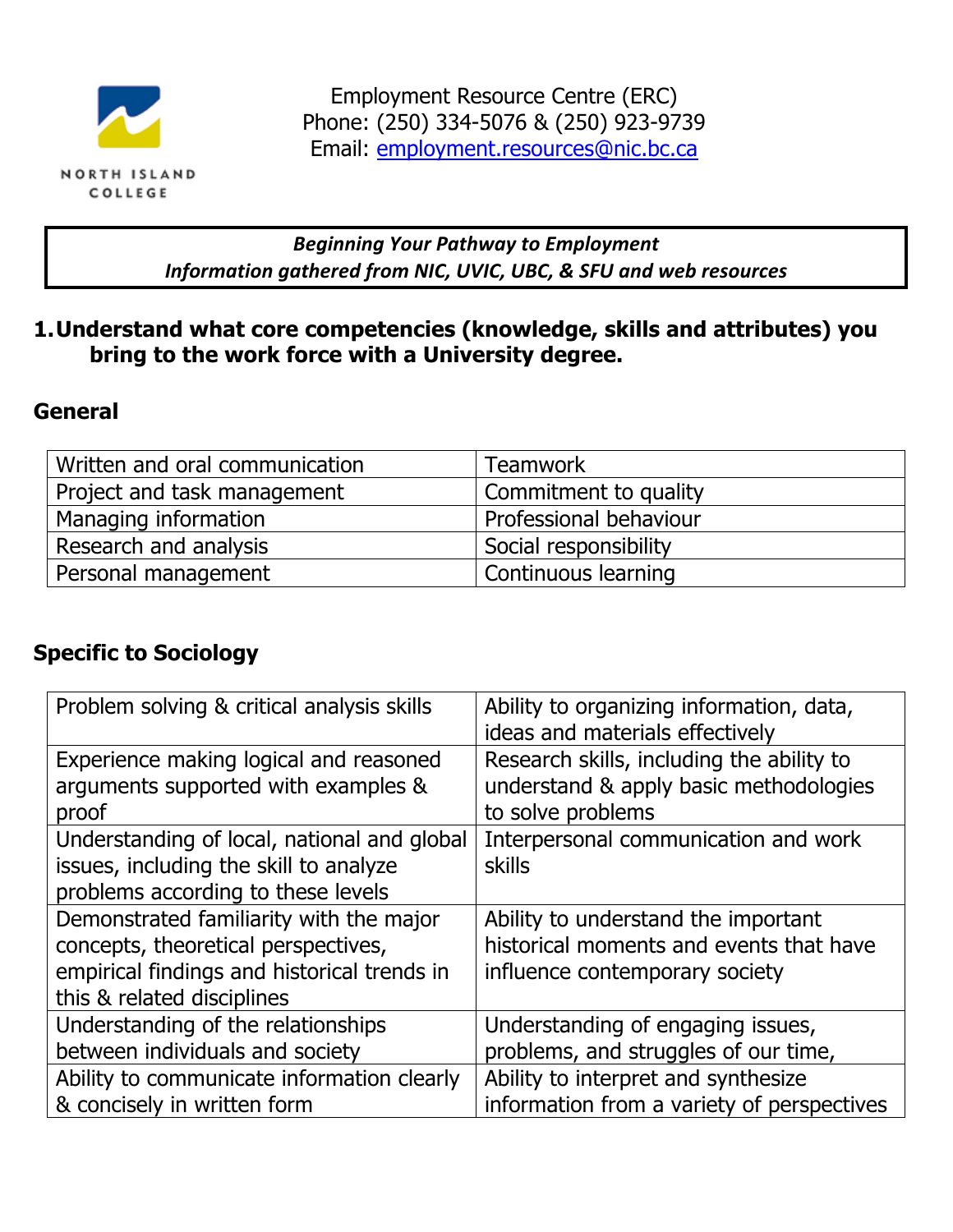### **2. Consider variety of jobs related to your studies (some of these require further training). These are only some of the jobs one might pursue with a Sociology degree.**

- \*Human Resource Specialist \*Social Policy Analyst \*Border Service Agent \*Market Research Analyst \*Legal Professional \*Volunteer Coordinator \*Social Worker \*Community Activist \*Teacher/Professor \*Researcher/Research Assistant \*Data Analyst \*Teaching Assistant \*Editorial Assistant \*ESL Instructor \*Information Officer \*Emergency Planner \*Student Advisor \*Residence Worker \*Youth Outreach Worker \*Project Manager \*Fundraiser \*Marketing Assistant \*Human Rights Advocate \*Event Coordinator \*Personnel Coordinator \*Human Rights Officer \*Immigration Officer \*Foreign Service Officer \*Rehabilitation Counselor \*Probation Officer \*Urban/Regional Planner \*Economic Development \*Juvenile Court Work \*Equal Opportunity Specialist \*Public Health Admin \*Police Officer \*Marriage/Family Therapist \*Child Development Work \*Public Health Admin \*Homeless/Housing Worker \*Advocate \*Addictions Worker
	-
- 

Occupational Destinations for Sociology BAs in Broad Labour Market Sectors<br>NB: The following is a reproduction from UBC Dept of Sociology newsletter 'Think Sociology' (Fall 2013). This list only represents some of the many occupational possibilities for Sociology degree graduates.

#### **Business**

Actuary Administrative assistant Advertising officer Computer analyst Consumer relations Data entry manager Human resources specialist Insurance agent Merchandiser/purchaser Personnel officer Production manager Project manager Public relations officer Publishing officer Quality control manager Real estate agent Sales manager Sales representative Technical writer

### **Community Affairs**

Addictions counseling Adoption counseling Caseworker Child development Community organizer Environmental organizer Family planning Fundraising Gerontologist Group home programmer Health outreach worker Homeless/housing worker Hospital administration Housing coordinator Marriage/family counseling Occupational/career counseling Public health worker

Rehabilitation work Residential planning Social assistance advocate Welfare counseling Youth outreach

#### **Government**

Affirmative action work Community affairs Data analyst Development aide Foreign service work Government department analyst Human rights officer Information officer Legislative assistant Office worker Personnel coordinator Policy researcher

#### **Social Research**

Census officer/analyst Consumer researcher Data analyst Demographer Market researcher Social research specialist Survey researcher Systems analyst

#### **Teaching/Education**

Admissions counselor Alumni relations Continuing studies Post-secondary recruitment Public health educator Records and registration Student development Teacher Teachers' aide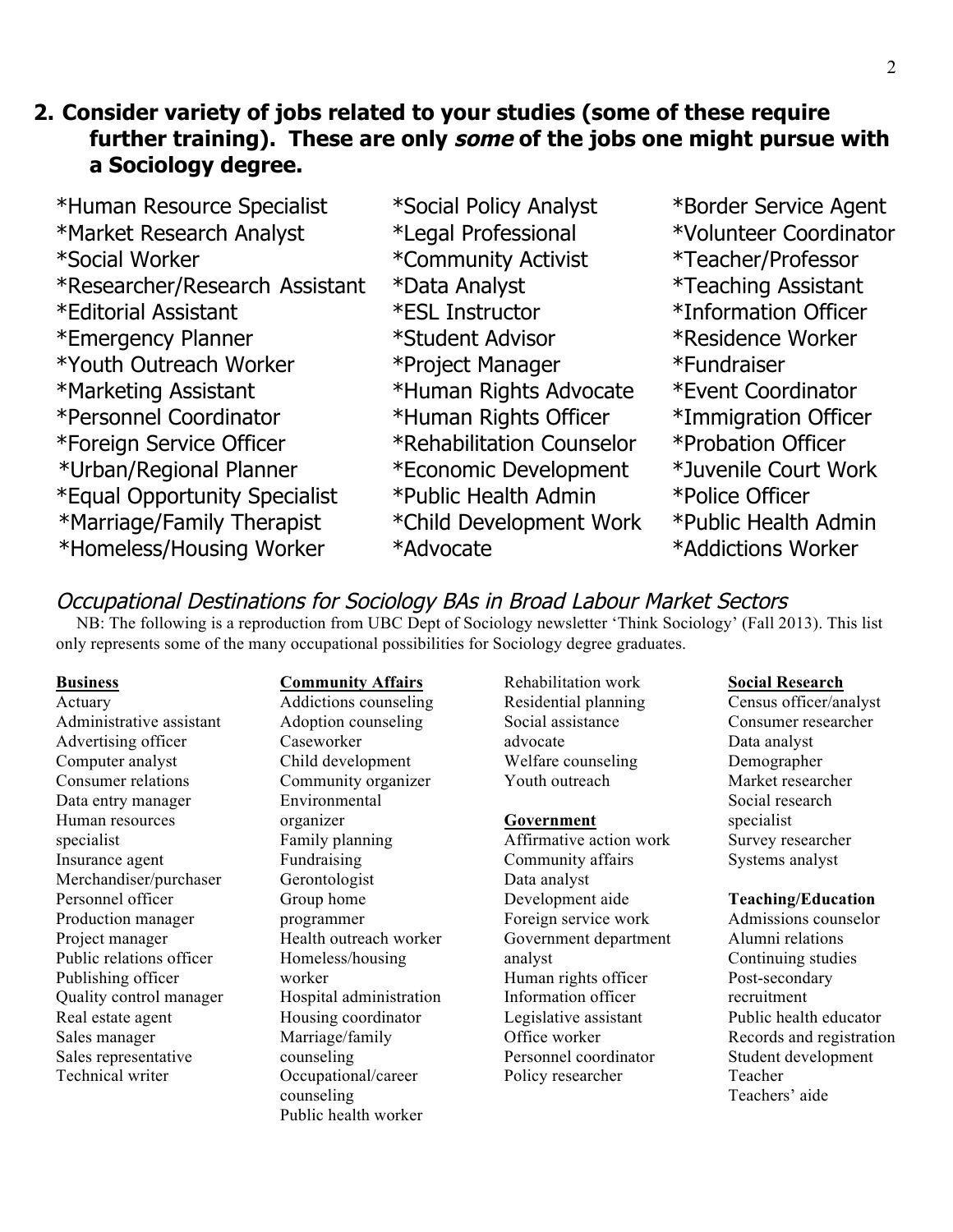### **3.Consider the variety of professional and graduate programs you can pursue with a Sociology Bachelor's degree.**

| *Teacher's College | *M.A. programs  | *Ce |
|--------------------|-----------------|-----|
| *Law school        | *Medical school |     |

rtificate programs

# **4.Explore Your Options**

- If you have not decided what specific direction to take there are many resources available at the college to assist you. For instance, you could book an appointment with our Counsellor for formal Career Testing or you can make an appointment with the Employment Service Advisor to create an individualized plan or expand more on what type of jobs sociology will prepare you for.
- Students can access www.careercruising.com username: nic, password: comox for Courtenay students and username: nic, password: cr for Campbell River students to explore careers. This website includes three assessments (such as career matching), a portfolio option, and job search assistance advice.
- For current job descriptions, career information, key employment trends, and more for occupations within BC check out www.workbc.ca.
- To learn more about what the Government of Canada provides in terms of career/job search support to students visit http://www.youth.gc.ca/eng/home.shtml .
- Websites for College/University job postings and career information include http://www.jobpostings.ca and http://www.careeroptionsmagazine.com/jobs/

# **5. Begin a Path in the Right Direction**

# **Network**

• Share your career goals and interest with friends, family, professors, and acquaintances. You never know who might have a lead on a job opportunity for you! (For ideas on how to network please see an additional handout or make an appointment with the Employment Service Advisor).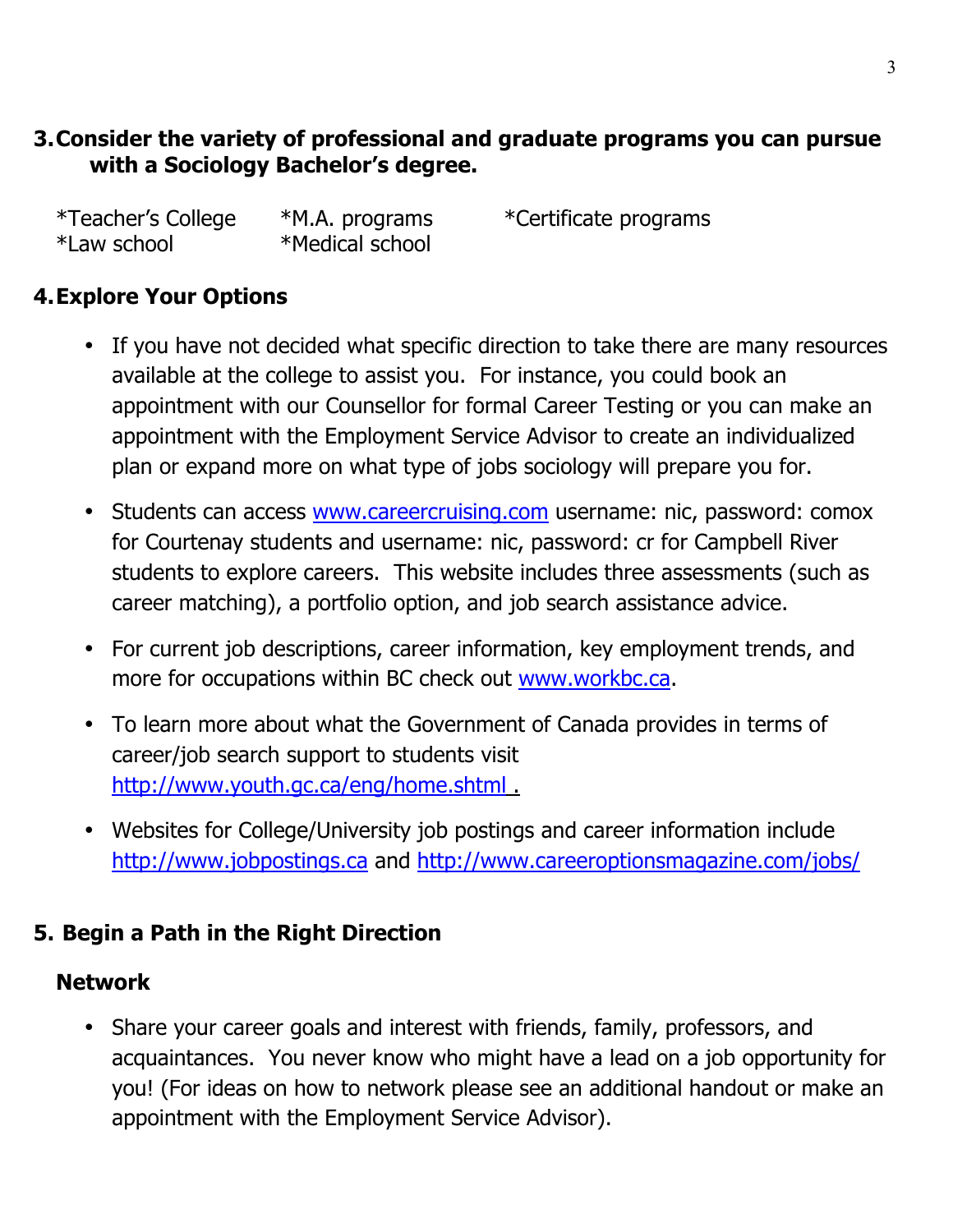# **Conduct an information interview or attend a career panel**

• Ask one or more professional doing the job you are interested in key questions to help better understand this career path. Information interviews can be done formally or informally in person, on the phone, via email, skype, or appropriate social media. This is a fantastic tool for making contacts in the industry and to learn about specific jobs in your field. (Handout provided).

### **Volunteer**

- Selectively choose a volunteer situation to provide you with a great opportunity. For example, if you are a website designer then chose a nonprofit organization you believe in that you feel needs to have a website presence. Offer to build the website for free if you can do the following  $-$  put your name on the website (website designed by….) and obtain a glowing reference for future employers.
- To volunteer in the Comox Valley visit the volunteer centre at www.valleylinks.net, in Campbell River http://volunteercr.ca/, to explore volunteer opportunities across Canada visit www.govolunteer.ca

# **Gain Experience**

• Consider adding experiential learning to your education. Programs such as Cooperative Education, Practicums, Work Experience Programs (Directed Field Studies), volunteer, or actively participating in clubs, unions, and organizations can enhance your ability to be hired after graduation.

# **6. Explore job postings**

For a sampling of job boards to start with try the following:

| Socio Web               | www.socioweb.com                                     |
|-------------------------|------------------------------------------------------|
| Government Service Jobs | www.jobsetc.gc.ca                                    |
| Work in Culture         | www.workinculture.ca                                 |
| <b>Education Canada</b> | www.educationcanada.com                              |
| Simply Hired            | http://www.simplyhired.com/a/jobs/list/q-sociologist |
| Media Job Search        | www.mediajobsearchcanada.com                         |
| <b>Charity Village</b>  | www.charityvillage.com                               |

Visit your Employment Resource Centre (ERC) for more websites related to your specific career choice.